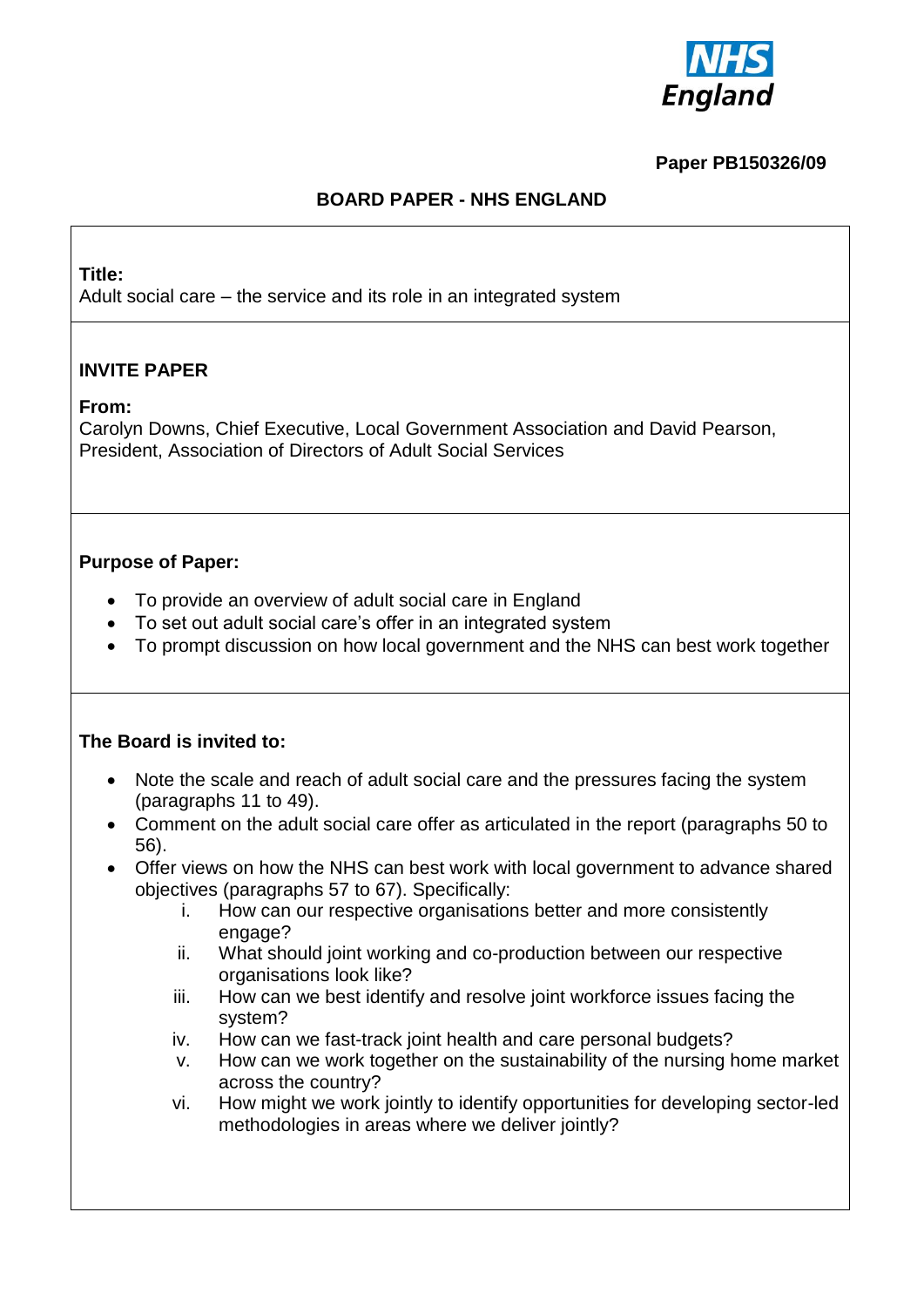#### **Executive summary**

- 1. Adult social care responds to a wide range of needs. It provides care, support and safeguards for those people in our communities who have the highest level of need and for their carers. And it helps many others to live as independently as possible through universal wellbeing services. It is a vital service in its own right but also vital in terms of its links with many other local government services that contribute to an individual's wellbeing such as housing, public health, transport and leisure.
- 2. The service is under tremendous financial pressure. The impacts of this are significant and are being felt amongst providers, the workforce, and service users in terms of service availability and quality. The immediate future will be equally strained. Against (and despite) this backdrop there is a continued drive towards greater personalisation of services with users much more in control of their own outcomes and how these are to be achieved.
- 3. Adult social care is also in a period of significant change. The service is about to implement a major set of reforms as the Care Act goes lives from April 2015 and at the same time the system is committed to shifting its focus from crisis treatment to prevention and early intervention.
- 4. These changes require clear and strong local leadership and new governance arrangements – particularly health and wellbeing boards – are bedding down and adapting to a challenging landscape.
- 5. Local government has a strong track record of working with its health partners. At a time of serious pressure and change within the system, and an associated need to transform services to maximise outcomes for individuals and value for money for the public purse, this relationship is more important than ever.
- 6. The benefits of adult social care's contribution to an integrated system accrue to both individuals and the NHS. For the former the service provides an increasingly personalised response that is geared towards delaying or avoiding the onset of more difficult and costly conditions. Where longer-term support is needed the service is focused on person-centred, consistent and co-ordinated care. For the latter the service helps alleviate demand pressures, allowing a focus on priority patients. The relationship is reciprocal, of course; NHS and clinical practice helps to delay the need for long-term care and support.
- 7. If we are to realise the aspiration of an overall system that helps support a national population to be healthier, more independent, out of hospital, and pursuing their ambitions in their communities, then we must go further. This must include protection of adult social care funding and decisions about the next steps for the Better Care Fund. Going further will only succeed if we work together; below are some discussion questions to consider how we might do this:
	- a) How can our respective organisations better and more consistently engage?
	- b) What should joint working and co-production between our respective organisations look like?
	- c) How can we best identify and resolve joint workforce issues facing the system?
	- d) How can we fast-track joint health and care personal budgets?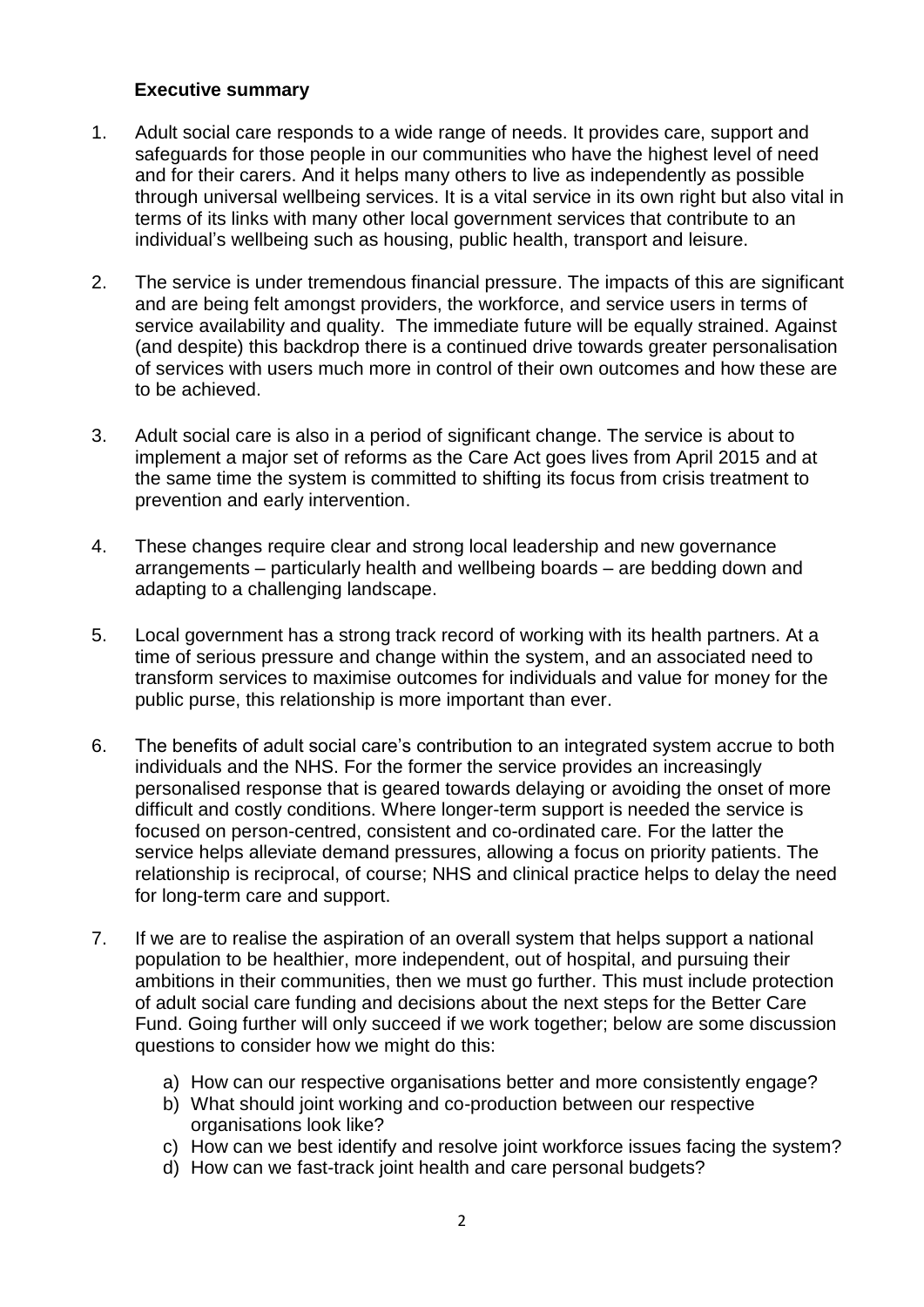- e) How can we work together on the sustainability of the nursing home market across the country?
- f) How might we work jointly to identify opportunities for developing sector-led methodologies in areas where we deliver jointly?

### **Purpose and context**

- 8. Local government has a strong track record of working with its health partners. Financial pressure and the need for better quality make this relationship more important than ever. Both the Local Government Association (LGA) and the Association of Directors of Adult Social Services in England (ADASS) are committed to continuing the proven collaboration between adult social care and health; both locally in our work with councils and the local NHS, and nationally with NHS England and other health partners.
- 9. A successful long-term partnership must be built on a mutual understanding of what we each do and the context in which we are each operating. The first purpose of this paper is therefore to provide an overview of adult social care in England. The paper then articulates social care's 'offer' in an integrated system. This can become an important enabler for NHS England in delivering its Five Year Forward View vision, much of which resonates with what the LGA and ADASS have called for in terms of securing meaningful transformation of services.
- 10. For local government, working together to bring about real change is essential, not just desirable. A failure to collaborate, and equally a failure to present a shared position in the run up to the General Election and beyond, will only exacerbate existing pressures and fragment the system further.

# **Adult social care: an overview**

#### The scale of the operation

- 11. Social care is rooted in the diversity of local government, which has responsibility for a range of other services which help people stay independent and healthy. Councils have a critical leadership role in public health, as highlighted in the NHS Five Year Forward View, and in many other areas such as support to carers, engagement with employers, promoting dementia friendly communities, and through a variety of functions such as planning, design, housing, trading standards and community safety. As the composition of our communities changes, it is local government that is ensuring those communities are as supportive as possible to older people, working age adults with disabilities, and people with long-term conditions. This is important for people – residents – who are fundamentally familiar with the local authority boundaries in which the live.
- 12. Social care provides care, support and safeguards for those people in our communities who have the highest level of need and for their carers. Good care and support transforms lives, helping people to live good lives, or the best they can, in a variety of circumstances. It enhances health and wellbeing, increasing independence, choice and control.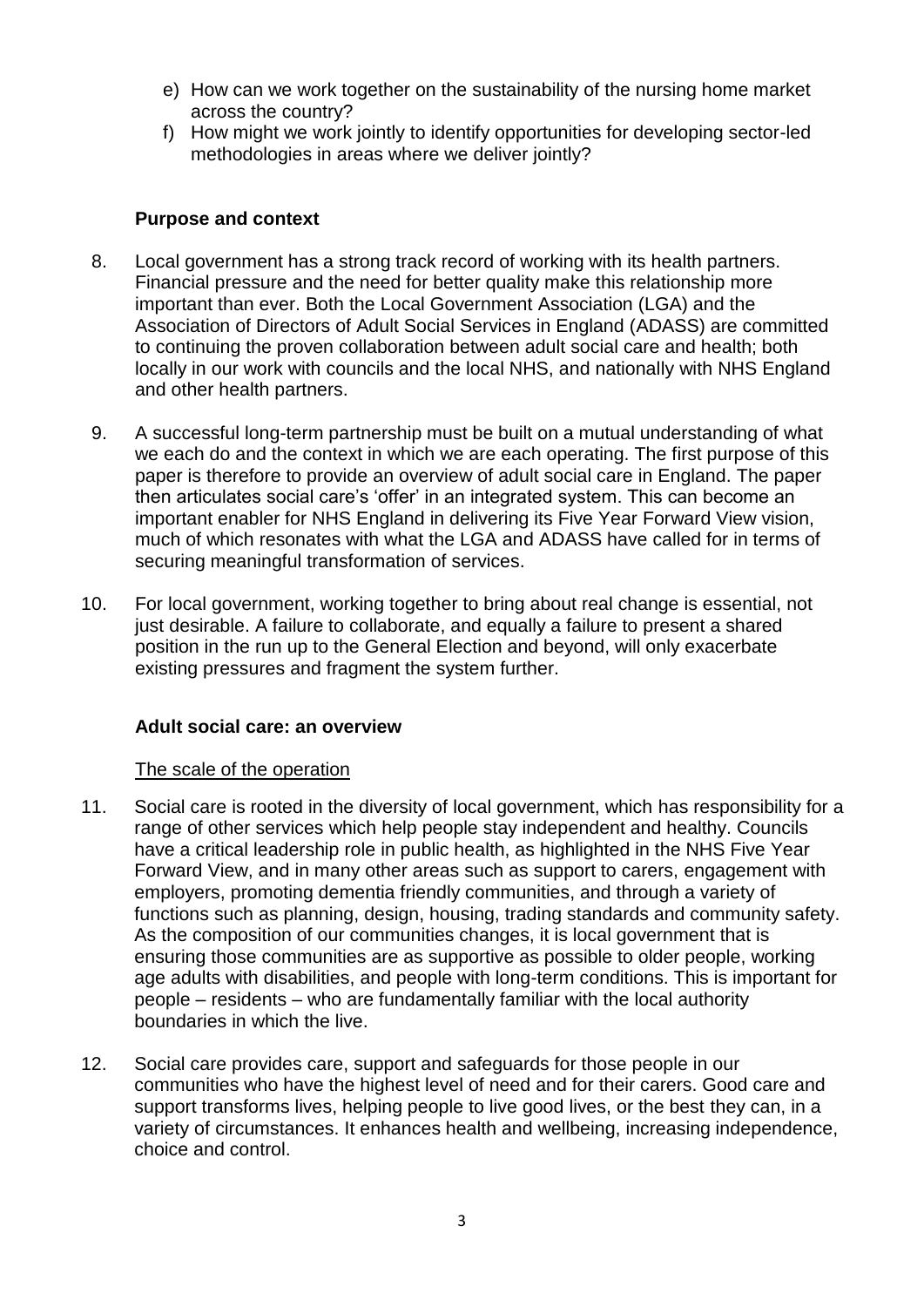- 13. Social care is a vital 'connector' to other public services, especially the NHS but also local housing and community services. It works in partnership with community groups, voluntary and private providers and organisations that represent people who use services.
- 14. Adult social care touches the lives of millions of people. Almost one fifth of the adult population of England has experience of the service, be that as a recipient of services, as unpaid informal carers, or as part of the paid workforce.
	- Recipients of services:
		- o The total number of people receiving services in 2013/14 was 1.3 million. Of these, just over 1 million received community services, just over 200,000 received residential care, and 85,000 received nursing care.
		- o The number of contacts from new clients in 2013/14 was 2.2 million. Of these, just under 1 million required a further assessment or commissioning of on-going services.
	- Workforce:
		- o An estimated 17,300 organisations were involved in providing or organising adult social care in England as of 2013.
		- o Around 70,000 of the 214,000 adults, older people and carers in receipt of direct payments are directly employing their own staff.
		- o As of September 2014 there were just over 130,000 council adult social services jobs in England.
		- o At 1.45 million the total adult social care workforce is bigger than the workforce of the NHS.
	- Carers:
		- o As of 2011 there were 5.4 million informal carers in England, up from 4.9 million in 2001.
		- o 1.4 million carers provide over 50 hours of unpaid care per week.
		- o The value of unpaid care is worth an estimated £119 billion per year.
- 15. Social care contributes to economic growth as well as meeting social needs. Most care providers are businesses that form a sizeable chunk of the local economy in many places. It contributes as much as £43 billion to the national economy and at 1.5 million the total adult social care workforce is bigger than the workforce of the NHS.
- 16. Historically councils have had the discretion to decide which needs are 'eligible needs' – ie the level of need at which an individual qualifies for receiving care and support. This system was established partly in response to concerns of a 'postcode lottery' and is based on four thresholds: 'low', 'moderate', 'substantial' and 'critical'. The vast majority of councils have operated at 'substantial' or 'critical' in recent years. Under the Care Act local discretion in deciding eligibility will be replaced with a national (minimum) eligibility threshold. This is broadly equivalent to the current 'substantial' threshold.
- 17. In addition to those people who come into contact with local government's adult social care services there is a further – and significant – group of 'self-funders' who arrange and pay for care themselves. Laing and Buisson (one of the leading sources of healthcare market intelligence) estimate the total size of the self-funded care home market for older people alone at £4.9 billion a year.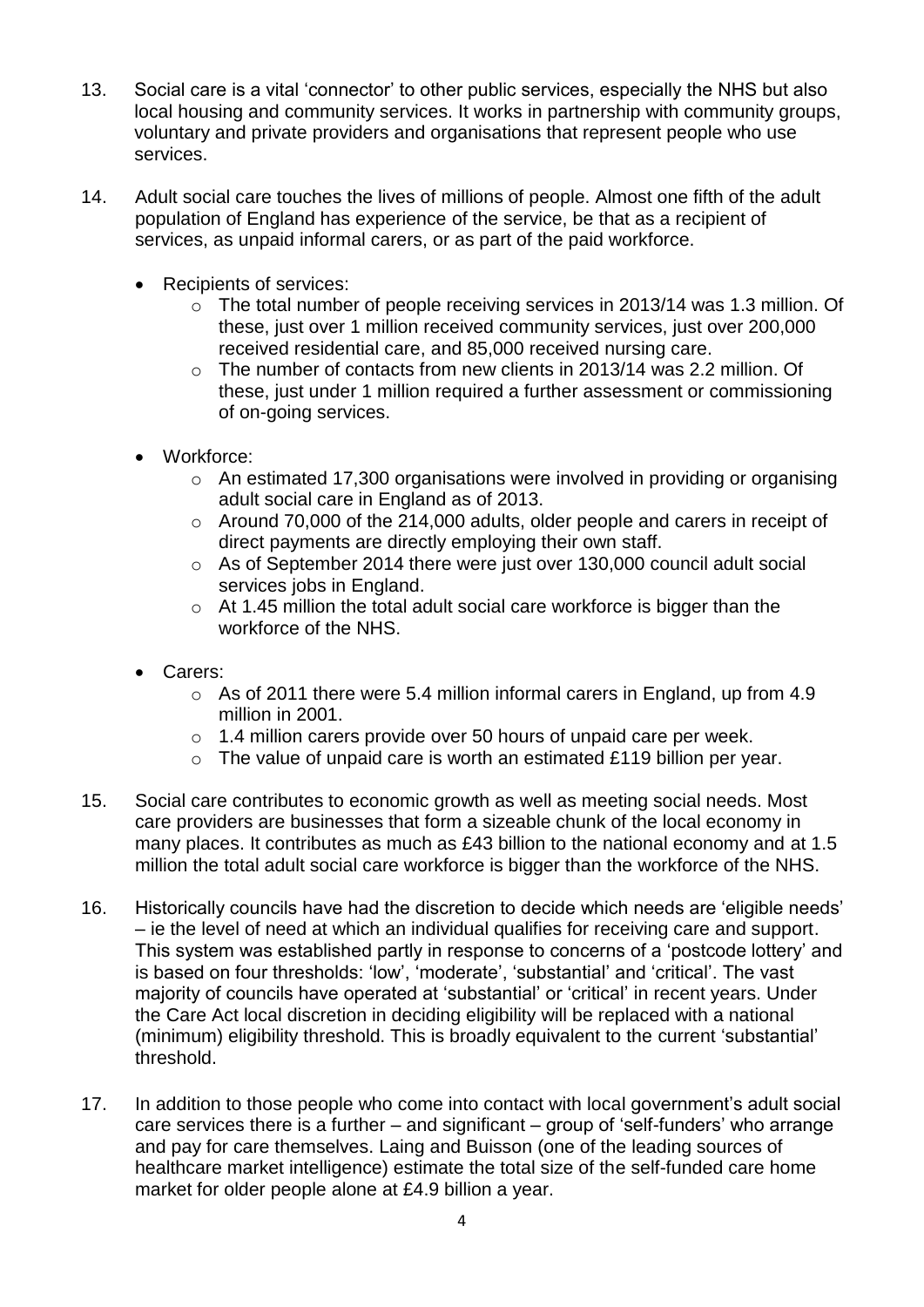18. Local studies conclude that social care service users account for a substantial majority of NHS activity and expenditure. This cements the relationship between health and social care and the need to work together to tackle the issues before the system overall. This is backed up by further by NHS England's Five Year Forward View, the Greater Manchester agreement, the experience of dealing with winter pressures, and other key developments; we can only manage on-going pressures – and deal with austerity – by working together.

### Funding and expenditure

- 19. Adult social care involves both public and private spending. Unlike healthcare, adult social care services are subject to financial means-testing and charging. Net expenditure (net of fees and charges) stood at £14.6 billion in 2013/14 – approximately 35 per cent of councils' total spending and the biggest single budget that councils control. Gross expenditure (including fees and charges) stood at £17.3 billion in2013/14. In addition to public spending individuals spend at least £10 billion of their own money on care services, independent of adult social care services. Nearly half of all care home fees are met by individuals with their own money, for example.
- 20. The chart below illustrates the proportion of gross current expenditure (£17.3 billion) in 2013-14 by service and client type.



# **Pressures**

21. Local government has faced unprecedented cuts over the last four years that have impacted dramatically on adult social care and its capacity to deliver. LGA analysis shows that during the life of this Parliament core funding for local government will have reduced by 40 per cent in real terms.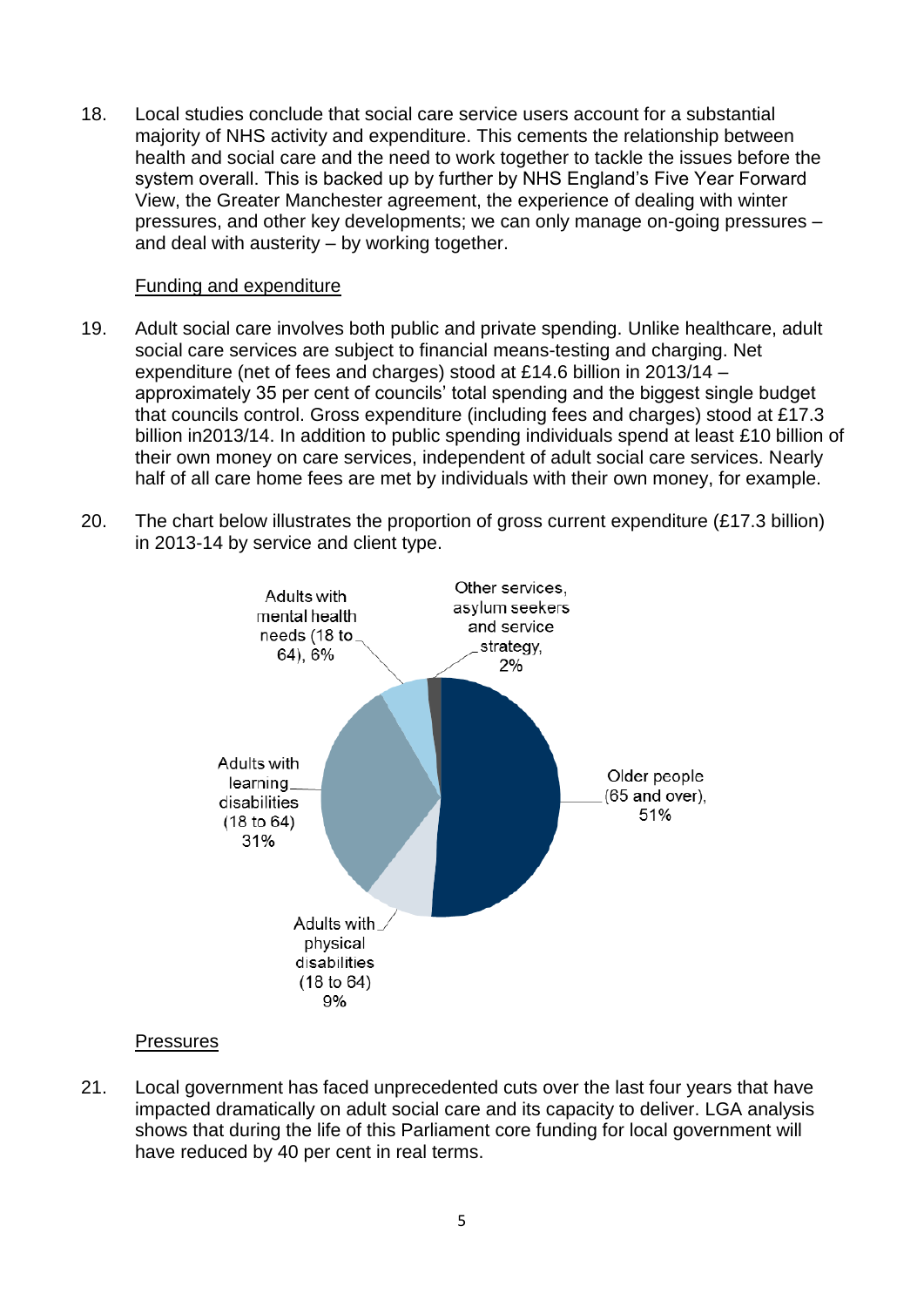- 22. As a result of these cuts adult social care is under extreme financial pressure. Over the course of the 2010 Spending Review period adult social care spending has been kept under control through a mix of: departmental budget savings of 26 per cent (the equivalent of £3.53 billion); the NHS transfer; and at least £900 million 'cross-subsidy' savings from other council services. This figure is expected to increase by a further £1.1 billion in 2015/16.
- 23. Councils have protected adult social care during this time. The service now accounts for an increasing proportion of council spending; 35 per cent in 2014/15 compared to 30 per cent in 2010/11.
- 24. The short-term will be extremely difficult. The scope for further savings is now much reduced and at the same time there are real concerns about the financial implications of both the Care Act and changes to Deprivation of Liberty Safeguards (DoLS). The Care Act may be underfunded by as much as £50 million in 2015/16 alone, and changes to the legal basis of DoLS is adding additional in-year and on-going unfunded costs of at least £98 million.
- 25. Demographic change has exacerbated pressures and has added costs of about 3 per cent of the service budget for each of the last four years. This equates to approximately £400 million per year and councils have funded, on average, just over 80 per cent of the pressure.
- 26. The LGA estimates that the overall funding gap for local government will add up to £12.4 billion by the end of 2019/20. Projections show that the funding gap for adult social care will reach £4.3 billion or 29.4 per cent of net adult social care budgets in 2019/20. This assumes the service makes efficiency savings of 1.5 per cent in 2015/16, tapering to 1 per cent thereafter, and sees a net benefit of £500 million from the continuation of the Better Care Fund. These efficiency savings may seem low but in the context of what has gone before they are not. Between 2010/11 and 2013/14 councils made savings of £10 billion, primarily by finding efficiency savings from existing services. Within this adult social care made savings of 26 per cent, the equivalent of more than £3.5 billion. The very real danger now is that there is little room for further efficiency gains; from 2015/16 this may well mean that service reductions will account for a higher proportion of required savings than efficiencies.
- 27. The impact of these funding pressures is being felt in several ways and poses additional challenges for the future. These impacts include:
	- A squeeze on provider fees and associated concerns about provider viability and the quality, quantity and duration of commissioned care.
	- Concerns that the squeeze on provider fees is leading to the homecare workforce not being paid the National Minimum Wage.
	- A widening of the differential rates for services between those who self-fund their care and those who are council-funded. Under the Care Act this 'crosssubsidy' will become more transparent, which has the potential to further destabilise the provider market.
	- A 25 per cent turnover in care staff and a 32 per cent turnover of nursing staff in nursing homes.
	- Reconciling decreasing unit costs for residential, nursing and home care between 2010/11 and 2013/14 at a time when other major costs – particularly staffing and issues to do with the National Minimum Wage – have increased.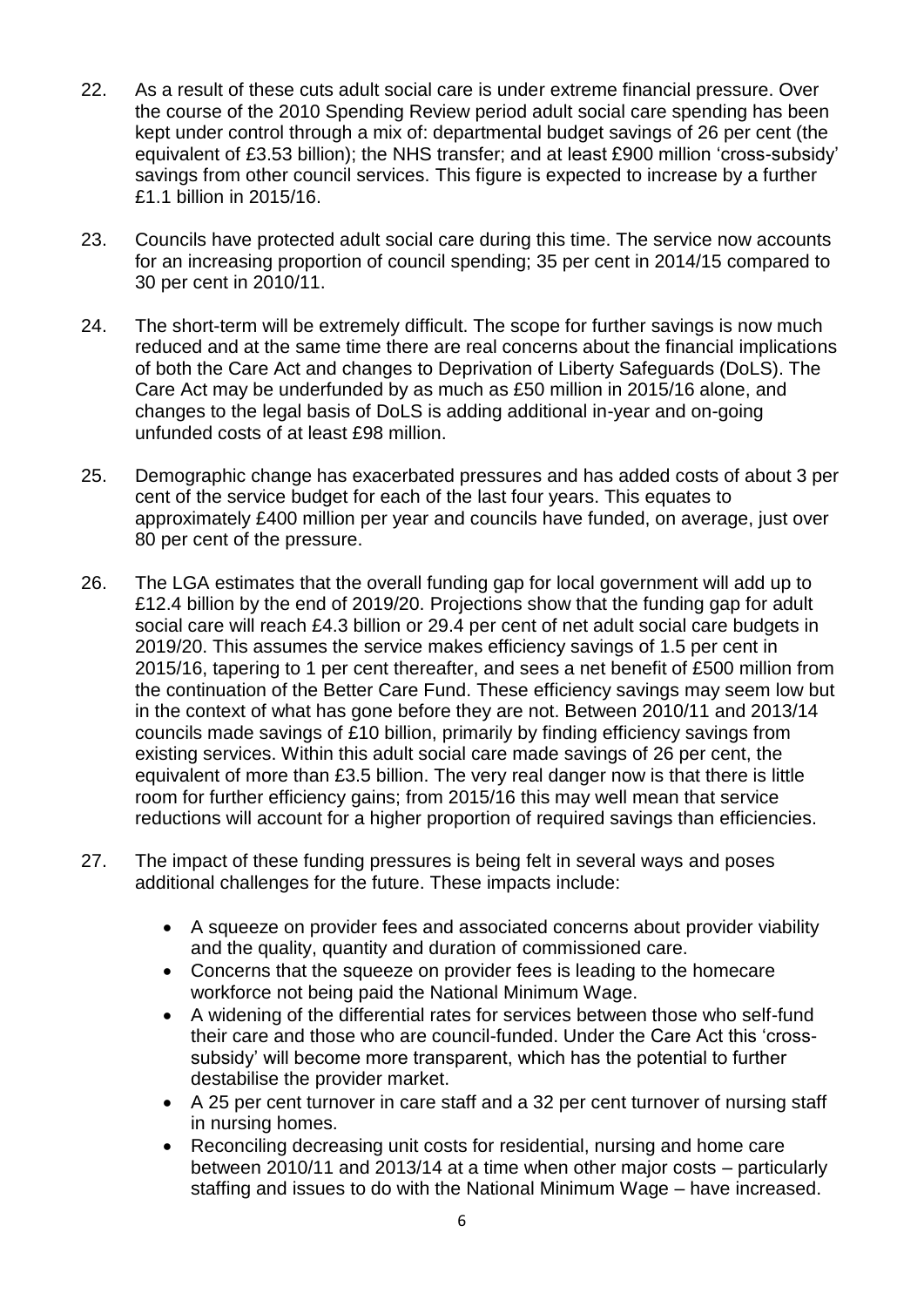28. More broadly, an inadequately funded social care system will jeopardise vital services that support some of our most vulnerable residents; jeopardise decent quality; put further pressure on councils' overall budgets; jeopardise councils' ability to properly implement the necessary Care Act reforms; and undermine the sector's ability to support a sustainable NHS.

#### Policy shifts and legislative context

- 29. For five decades adult social care has been moving steadily away from the centralised planning and control that characterised the service in the 1960s. From the Seebohm Report in 1968, through to the community care reforms of the 1990s, and more recently with the work of Putting People First and the Think Local, Act Personal partnership, adult social care has been steadily taking a more person-centred approach.
- 30. Today the goal is to put the individual at the heart of service planning and delivery, joining up the different organisations and individuals within a community that each play a part in either providing services or contributing to an individual's wellbeing. There is a significant weight of continuity behind this evolution and notions of 'choice', 'control' and 'independence' are now firmly embedded as defining features of the system councils aim to deliver.
- 31. These dual developments towards personalisation and joined-up services render traditional perceptions of 'social care' obsolete. Adult social care is now seen much less as a 'welfare net' for those with the severest need or most limited means and has instead become a term that describes the various interactions and support that help people live their lives as they aspire to. This may be a set of complex interactions or support to help someone to stay independent at home. In turn this places a responsibility on providers and commissioners to broaden their perception of what a person, and communities, may need for everyday living.
- 32. As the approach to care and support has changed, there has been a concurrent shift in how the individual receiving services is viewed. Whereas a person may previously have described things being 'done to' them, the individual is now seen very much as a consumer with increased expectations about the services that should be on offer and the quality of those that are available. Direct Payments have given practical meaning to the principle of the individual being in control and Personal Assistants now account for 23 per cent of the community-based workforce.
- 33. Informal carers (with their own wellbeing closely linked to the quality of life of the person they are caring for) are also increasingly seen as consumers, experiencing and supporting access to a range of services.
- 34. This has further cemented the idea that achieving wellbeing is about making use of the whole range of local services, such as transport, housing (which is rightly assuming greater profile in current debates about the future of care), health, leisure and training, and education to name a few. It also emphasises the importance of the community and its role in ensuring a sense of universality across both services and consumers, who are neither advantaged nor disadvantaged by whether they are publicly of self-funded.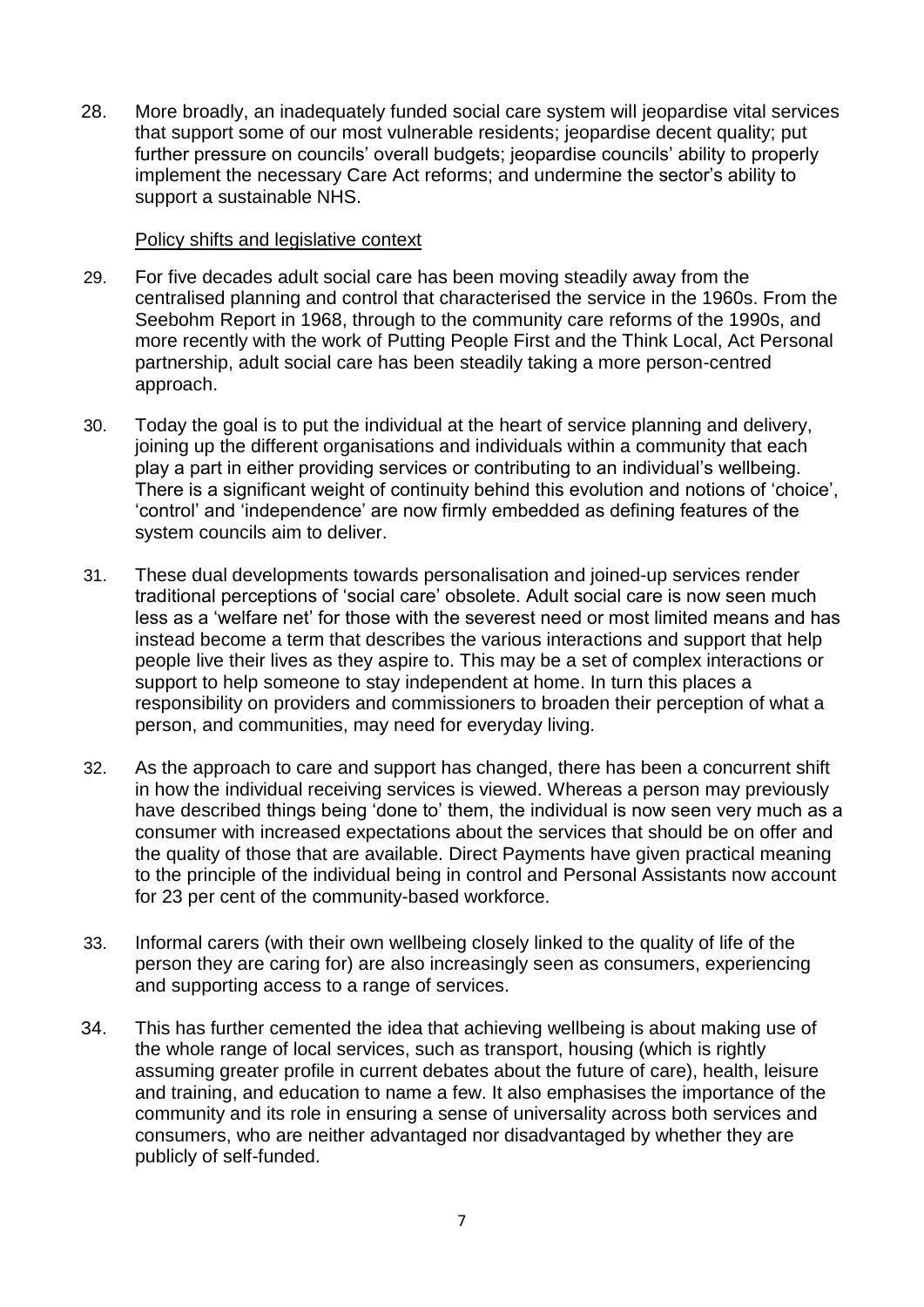- 35. These important evolutionary shifts in emphasis and direction are now enshrined in one place through the Care Act. Section 1 of the legislation codifies the general duty of a local authority in respect of care and support as promoting an individual's wellbeing. This is drawn deliberately wide and includes consideration of personal dignity and both mental and physical wellbeing at one end of the scale through to the individual's contribution to society and participation in work, education, training or recreation at the other.
- 36. Reform of care and support services has been several years in the making and has drawn on a number of sources including the Dilnot Commission, which examined how care and support should be paid for; and the Law Commission, which reviewed the range of laws and statutes covering care and support. The Care Act reforms that go live from 1 April 2015 mean that all councils with social services responsibilities in England have to be consistent in their assessment and eligibility criteria, as well as offering deferred payment agreements to help prevent people from having to sell their home to pay for care.. The Act covers a number of areas including:
	- general responsibilities of local authorities (wellbeing, prevention, integration, information and advice, provision of a diverse and quality provider market)
	- the individual's journey through the system (assessment, national eligibility, charging, care planning, a cap on care costs)
	- safeguarding adults at risk of abuse or neglect
	- provider failure and market oversight
	- transition to adult services
	- carers' assessments and services.
- 37. A cap on the amount that people must contribute towards their care costs one of the principle recommendations of the Dilnot Commission on paying for care – will come into place in April 2016. The aim of the cap is to remove people's exposure to the potentially 'catastrophic cost' of care, which strikes people arbitrarily depending on the care needs they may develop in later life. The proposals will require councils to keep track of people's progress towards the cap.

#### Governance and accountability

- 38. As social care has evolved, so too has the wider local government environment in which it sits. Particularly over the last 10 years, initiatives such as Local Strategic Partnerships and Local Area Agreements have opened up local public services and encouraged much closer inter- and intra-organisational working. Our world today is as much about local governance as it is about local government.
- 39. This is particularly the case in the arena of care and support. Adult social care services work with a range of local statutory and non-statutory partners, including other local government services, health, police, social housing, independent providers and the voluntary sector. Behind this sits an often complex pattern of family, neighbourhood and community support. These interactions demonstrate the importance and reach of local government's community leadership role.
- 40. Balancing local flexibility with inevitable calls for national consistency is central to the future of a successful system of care and support. Democratically elected local government must be able to decide with individuals what form this support should take, within a national framework that is adequately funded. In this context health and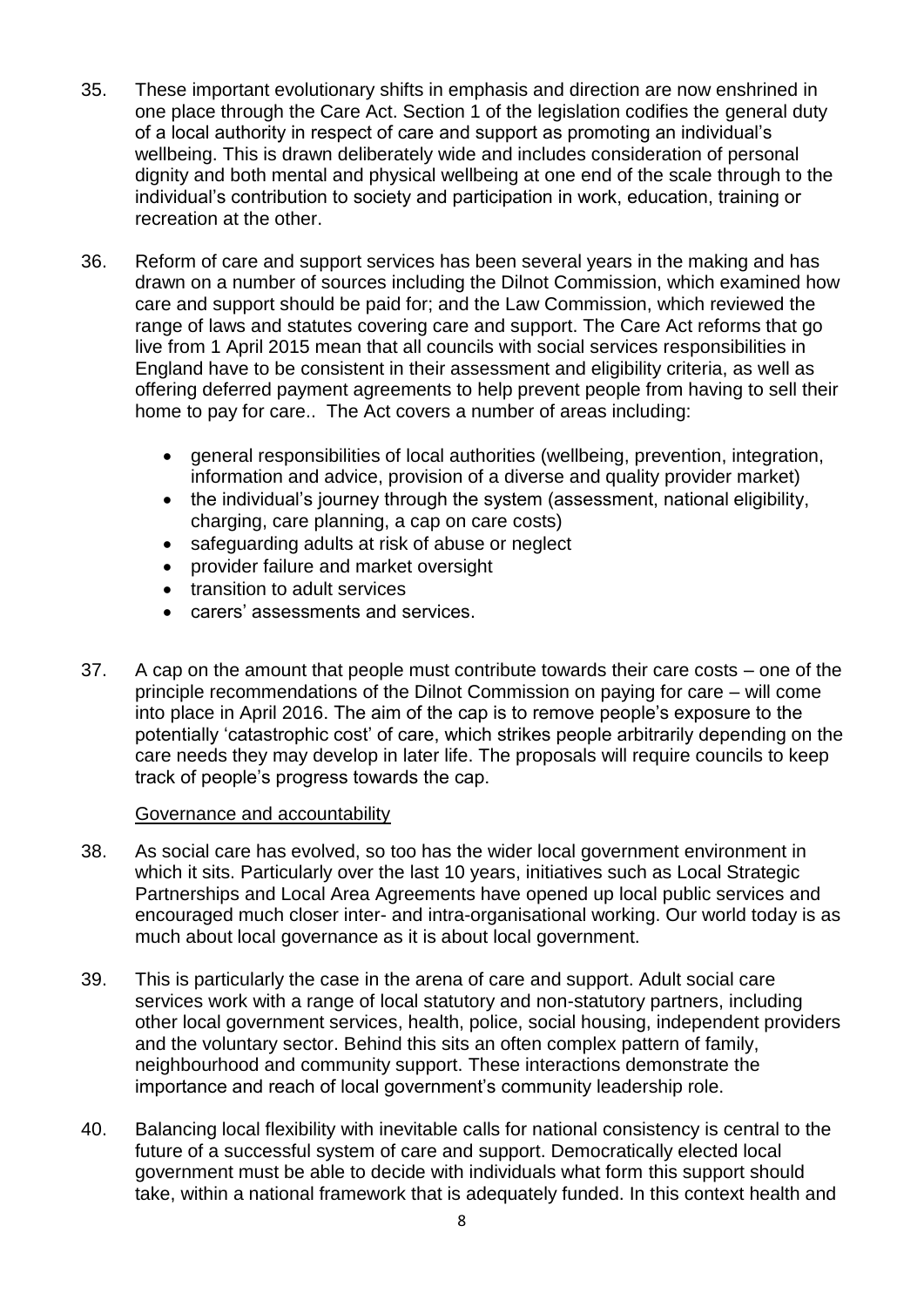wellbeing boards (HWBs) are emerging as important local focal points for planning how to best meet local population needs.

- 41. The Boards are relatively new and their development is variable across the country, reflecting differences in the history of local relationships and between the cultures of the NHS and local government. As debates continue about the potential role of HWBs in overseeing single local commissioning of health and care services it may be necessary to review their existing powers, duties, membership and capacity to ensure that each is ready and fit for purpose to take up the urgent task in hand.
- 42. Research commissioned by the LGA of four pilot HWB peer challenges shows that the boards have made a solid and enthusiastic start. They are now at a key stage of development and need to move forward to become a driver for change. This means building on the positives to date – such as strong local leadership and active engagement of CCGs – to progress further in areas such as better use of evidence and putting in place effective mechanisms to secure and drive delivery.
- 43. The Greater Manchester agreement is another important development and is a significant step in devolving control of social care and health spending to that area. We have long argued that truly integrating social care and health and taking decisions closer to where people live is crucial to improving services and keeping older people living in their homes for longer. We also welcome the commitment to focus on prevention of ill health and on closing the health inequalities gap.
- 44. We are keen for the government to support greater devolution of health and social care to other areas in England. While there is no single national template for devolution of commissioning, the experience in Greater Manchester will provide valuable lessons, from which all areas can benefit. We strongly support the subsidiarity principle, which ensures that decisions are made at the most appropriate local level.

#### Quality and improvement

- 45. Local government is committed to a sector-led approach to continuous improvement. In adult social care this is taken forward through the Towards Excellence in Adult Social Care (TEASC) programme that is led by local authorities, their partners, and regional ADASS. The ambition of TEASC is that excellent adult social care services will be delivered locally, supported by a regional and national programme of sector-led improvement, peer challenge and leadership support. The Programme Board for TEASC is chaired by ADASS and membership includes the LGA, Department of Health, CQC and the Think Local, Act Personal partnership.
- 46. The six priorities for TEASC for 2014/15 are:
	- All authorities to publish local accounts. These are annual statements telling residents what their adult social care department is doing, how much it is spending, and how it plans to improve.
	- Identifying and sharing best practice in regional systems
	- Commitment to demonstrating outcomes
	- Building confidence among stakeholders
	- Ensuring an effective and transparent system for identifying and supporting authorities where there are concerns about delivery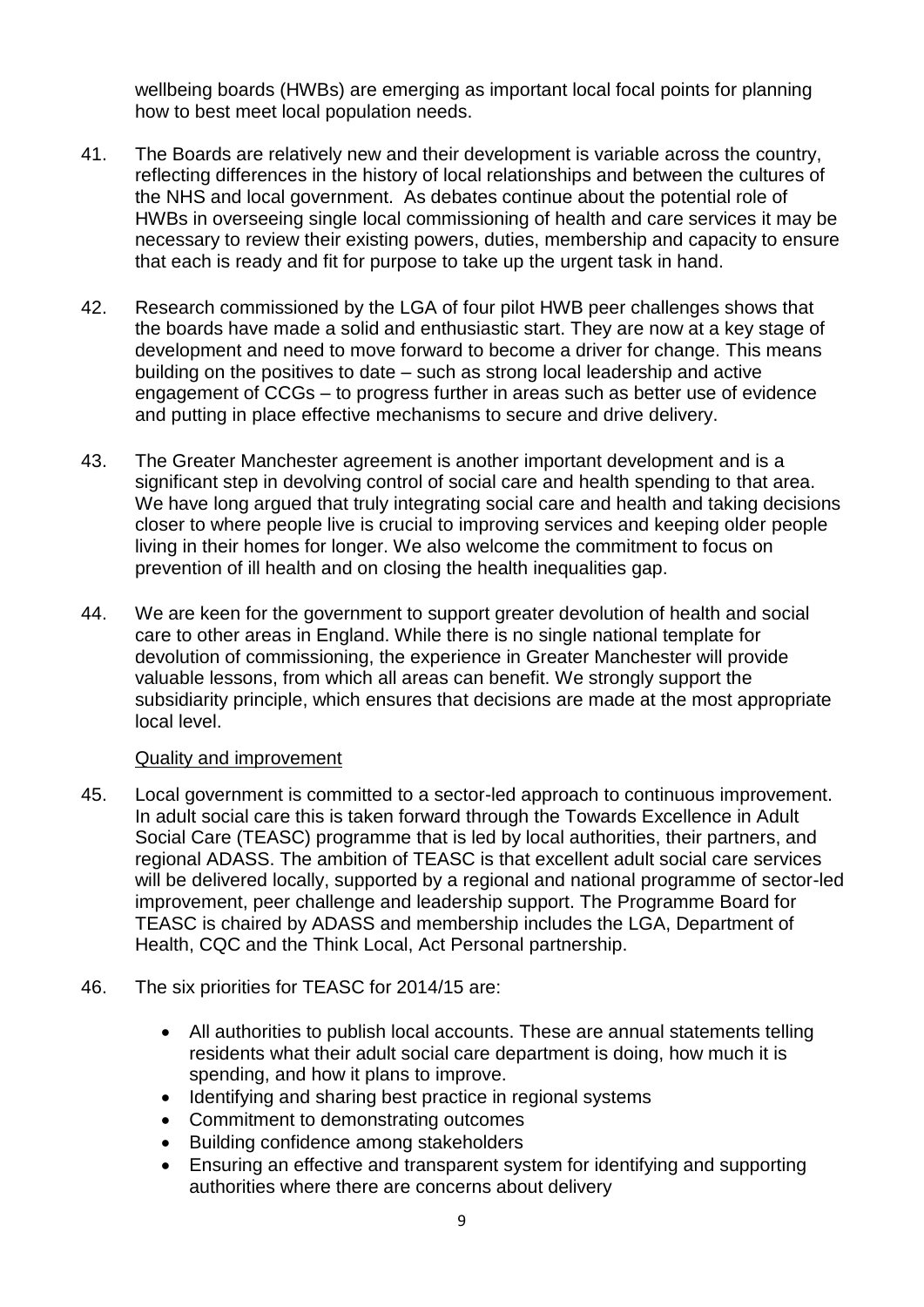- Clarifying the offer of support to organisations and over what issues
- 47. TEASC's recently published third annual 'Progress Report' shows that the adult social care sector has continued to improve despite operating in challenging times. There is a consistent picture of improvement nationally against the Adult Social Care Outcomes Framework indicators, which interact with the NHS and Public Health outcomes frameworks, and continued improvement in people's experience of receiving care and support. There is a particularly positive evidence of the role of personal budgets in giving people choice and control.
- 48. The need to maintain and improve the standard and quality of care raises fresh questions about the sustainability of a workforce where levels of pay, training, skills and status are not keeping pace with changing (and more complex) levels of need. This demands renewed attention to how services are led, commissioned and funded and what kind of job roles and career pathways should be designed to meet changing needs.
- 49. Overlaps between the health and social care workforce are clearly important in moving to more integrated working. The creation of cross-boundary roles will support integrated working but a number of challenges and barriers need to be addressed in order to maximise their potential. These include different terms and conditions, colocation, and difficulties in sharing information.

## **Adult social care: the offer**

#### Adult social care in an integrated system

- 50. Alongside a developing focus on 'wellbeing' as described above, adult social care has also been shifting its emphasis from crisis response to universal prevention and recovery. Despite the financial pressures facing the service councils have spent 7 per cent of their adult social care budgets on prevention services for each of the last two years.
- 51. Starting with good information and advice services people are helped to identify the right support at the right time as their needs change. This is supported by local government's wider leadership role in developing resilient and supportive communities, for example through the planning and design of those communities, or working with employers to raise awareness of conditions such as dementia so that local populations are alert to the experiences and needs of individuals. Councils are also committed to working in communities to build capacity for informal care and support. It will be impossible to meet the challenges ahead without nurturing the potential of community-led and user-led services, including social enterprises.
- 52. The next level of prevention consists of services aimed at avoiding incidents or delaying the onset of conditions that can bring people into the formal care system with high level needs. Where such incidents do occur there are services that help people get back on track and regain their independence.
- 53. Similarly, where people do develop conditions that require long-term and complex support then the system offers services that are personalised, of good quality and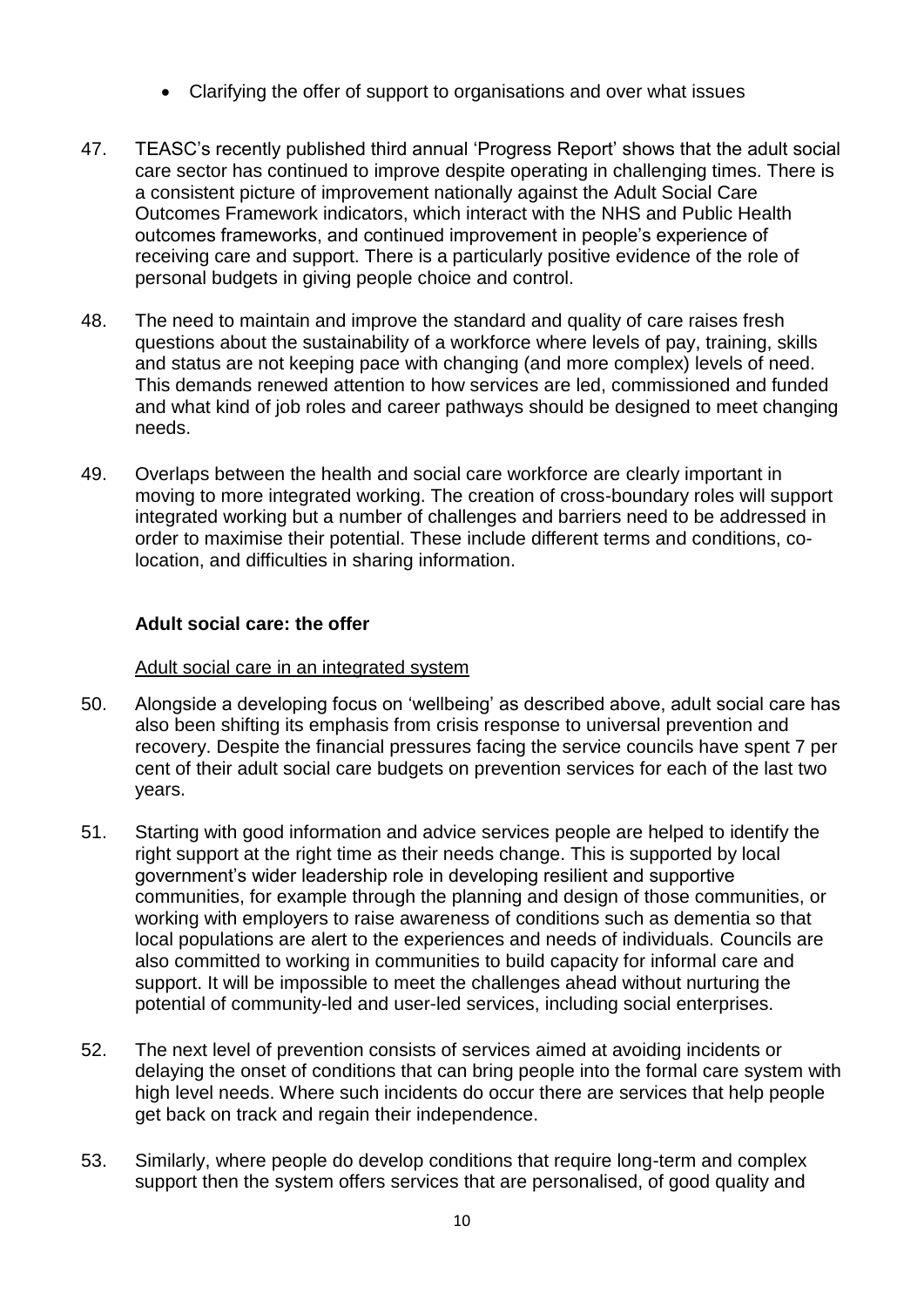much better coordinated and joined-up around the needs of the individual. Personal budgets play an important role within this framework and the evidence is clear that people think they have helped to improve their experience of dignity in support and achieving their desired outcomes. Local government has a considerable track record in expanding the take up of personal budgets and the sector has made significant progress with the personalisation agenda. This is an area where the NHS could learn from social care and Integrated Personalised Commissioning (see below) provides an important opportunity in this respect.

- 54. This overall approach can be seen in different policy initiatives, many of which include work with health partners.
	- Winter pressures: local councils have played a vital role in alleviating pressure on the NHS in the current winter pressures crisis. Specific work has included: increasing reablement support services; commissioning additional 'step-down' beds to help get people out of hospital; and establishing fully-integrated hospital-based discharge teams to help facilitate timely transfers.
	- Better Care Fund: support with additional winter demand is immediate and reactive action to deal with current pressures. But councils and their health partners are also looking longer-term through the BCF. Despite local government's reservations and disappointment with the process this remains another important example of joining up services around the needs of individuals, improving outcomes, and helping to reduce demand on the NHS.
	- Integrated Care Pioneers: the Pioneer areas are testing ways to make health and social care work together to provide better support at home and earlier treatment in the community to prevent people needing emergency hospital or residential care. The Pioneers are highlighting the fundamental importance of developing person-centred models of coordinated care built around a person's needs and through preventative action and stronger communities.
	- Integrated Personalised Commissioning: local government is an active partner in this work to extend and develop personal budgets across health and social care. This further highlights the need for health and social care – and crucially the voluntary sector – to work together in designing effective approaches to supporting individuals with complex needs.
- 55. Adult social care's offer sits well with NHS England's Five Year Forward View and we agree that more decisive steps are needed to break down the barriers within the NHS and between the NHS and social care. But as the Five Year Forward View notes, England is too diverse for a one size fits all solution. We therefore welcome the opportunity to work with NHS colleagues in considering different options for care delivery models through the 'new models of care'. However, these will be no more effective than current organisational forms if care and support needs are not an integral feature of their design.
- 56. The benefits of adult social care's contribution to an integrated system accrue to both individuals and the NHS. For the former the service provides an increasingly personalised response that is geared towards delaying or avoiding the onset of more difficult and costly conditions. For the latter the service helps alleviate demand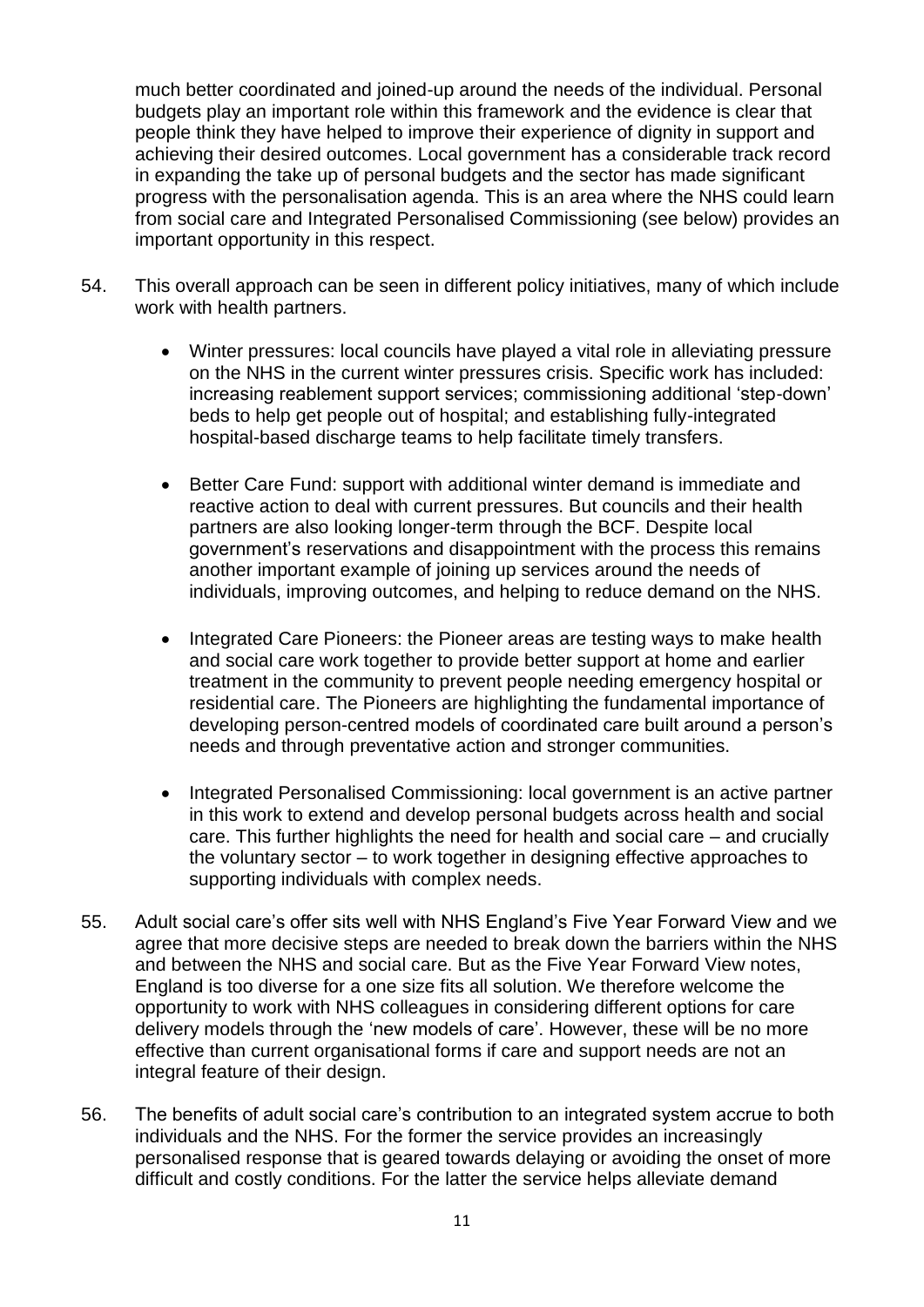pressures, allowing a focus on priority patients. The relationship is reciprocal, of course; NHS and clinical practice helps to delay the need for long-term care and support.

#### How can the NHS best work with adult social care?

- 57. A future system must play to these respective strengths; an NHS that is strong on diagnosis and emergency care, and a care system that is equally strong on personalisation and prevention. But if we are to realise the aspiration of an overall system that helps support a national population that is healthier, more independent, out of hospital, and pursuing their ambitions in their communities, then we must go further.
- 58. As a starting point, funding for both health and social care not just health must be protected. Social care is part of the solution for a sustainable NHS, not part of the problem, and so it needs to be protected in the same way that health is. A sustainable funding settlement (aligned with shared financial incentives on early intervention) should be underpinned by a simpler, unified outcomes framework that helps to ensure that each side of the system is working together to achieve shared goals and outcomes.
- 59. This has implications for what happens to the Better Care Fund beyond 2015/16. Local government is keen for this to continue but this must be on the basis of the fund's original intentions; local flexibility and no central prescription. To make a 'next steps' BCF properly accountable its pooled budgets should be singly commissioned through the local health and wellbeing board.
- 60. To meet the costs of moving to new community-based models of integrated care, which would include double-running costs, a transformation fund is needed. The size of this fund needs to be explored but with health and social care facing a combined funding gap of £12.3 billion by the end of the decade there should be scope to agree a shared position on what would make a meaningful difference.
- 61. More can also be done to embed a longer-term view of patients and users and their carers. Interactions with the people we serve should not be episodic and nonpersonalised; this only adds to the system becoming fragmented and siloed. Instead, health and social care needs to work closer together to truly personalise services in ways that fit neatly around the individual.

#### Discussion questions

- 62. We are keen to secure better and more consistent engagement between our respective organisations. How might this be achieved and how can we jointly better understand the evidence for the mutual dependency between health and social care?
- 63. If this better and more consistent engagement is achieved what should 'joint working' and/or 'co-production' look like in practice? And how might we collaborate in work to further understand the services or practices in adult social care that reduce or increase demand and cost within health, and vice versa.